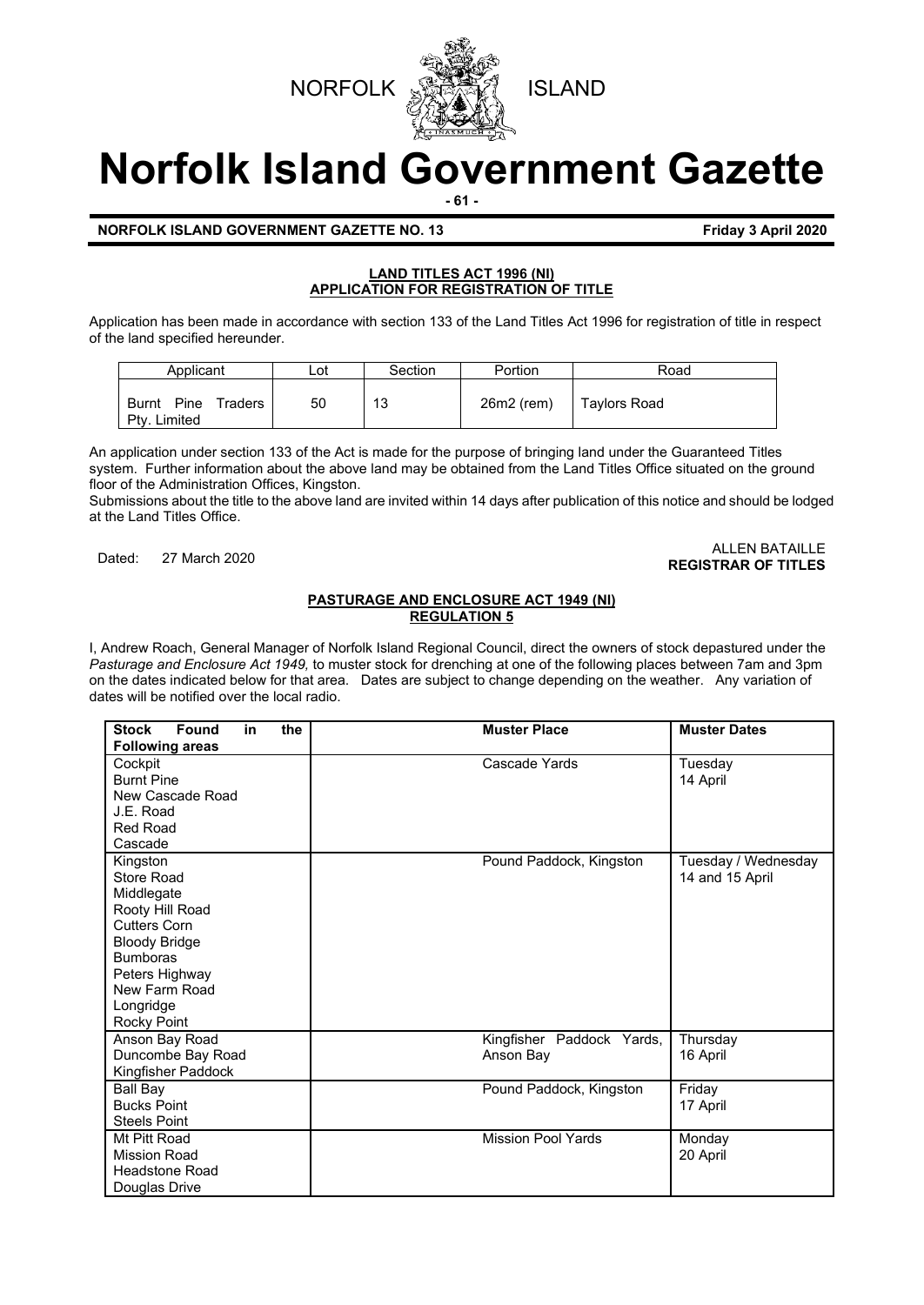# **NORFOLK ISLAND GOVERNMENT GAZETTE NO. 13 Friday 3 April 2020**

Cattle owners are required to attend in person, at the appropriate muster place to muster and drench stock. Cattle owners may appoint an agent to attend the muster on their behalf, at the appropriate muster place(s) provided any such appointment is in writing and handed to the Inspector of Brands and Marks prior to muster. Failure to attend muster or failure to submit the written appointment of an agent will result in that cattle owner being ineligible to be granted pasturage rights for the next 12 month period beginning April 2020, in accordance with the approved *Depasturing Cattle Policy.* It should be further noted that an approved right of pasturage must exist in respect of calves over the age of 6 months, which are expected to be depastured on common land.

Dated: 1 April 2020 **ANDREW ROACH** 

**GENERAL MANAGER**

#### **LAND TITLES ACT 1996 (NI) APPLICATION FOR REGISTRATION OF TITLE**

Application has been made in accordance with section 133 of the Land Titles Act 1996 for registration of title in respect of the land specified hereunder.

| Applicant                                     | Lot | Section | Portion | Road             |
|-----------------------------------------------|-----|---------|---------|------------------|
| M.D.<br><b>Bruce</b><br>$\alpha$<br>D.J.Bruce | 33  | 19      | 95d6    | Rocky Point Road |

An application under section 133 of the Act is made for the purpose of bringing land under the Guaranteed Titles system. Further information about the above land may be obtained from the Land Titles Office situated on the ground floor of the Administration Offices, Kingston.

Submissions about the title to the above land are invited within 14 days after publication of this notice and should be lodged at the Land Titles Office.

# Dated: 23 March 2020 **ALLEN BATAILLE REGISTRAR OF ASSOCIATIONS**

#### **TRAFFIC ACT 2010 (NI)**

## **TEMPORARY CLOSURE OF ROAD - MOVEMENT OF WIDE AND HEAVY VEHICLES MARSHS ROAD FROM STOCKYARD ROAD TO BALL BAY**

I, Andrew Roach, Chief Executive Officer and General Manager of the Norfolk Island Regional Council, under section 50 of the *Traffic Act 2010* (NI), temporarily **close** that part or parts of the road specified in Part 1 of the Schedule to all vehicular traffic (except any vehicle specified in Part 2 of the Schedule) **for a 24 hr period each day from the date of publication in the Gazette to 6.00am on 30 September 2020** as I am of the opinion it is necessary or desirable to do so for public safety purposes and to enable Boral Resources QLD Pty Limited to receive and move vehicles, plant, equipment and materials from Ball Bay's temporary Groyne involving the operation of wide and heavy vehicles and for related purposes.

#### **SCHEDULE**

**Part 1** – Partial Road Closure: That part or parts of the roads comprising Marsh's Road from Stockyard Road to Ball Bay

**Part 2** - Exempted classes of vehicles –

- (a) Vehicles and plant authorised by the General Manager of the Norfolk Island Regional Council or delegate thereof for delivery of goods or services;
	- (b) Council vehicles and plant involved on official business;
	- (c) Police, ambulance, fire services and emergency vehicles on official business;
	- (d) Vehicles authorised by OIC Police or delegate thereof;
	- (e) Fuel and Gas supply vehicles

Dated: 27 March 2020 ANDREW ROACH **CHIEF EXECUTIVE OFFICER**

# **TRAFFIC ACT 2010 (NI) TEMPORARY CLOSURE OF ROAD FOR ROAD WORKS CULVERT REPLACEMENT & REPAIR NEW CASCADE ROAD – BETWEEN TAYLORS ROAD AND HARPERS ROAD**

I, Andrew Roach, Chief Executive Officer and General Manager of the Norfolk Island Regional Council, under section 50 of the *Traffic Act 2010*, **close** that part or parts of the road specified in Part 1 of the Schedule to all vehicular traffic (except any vehicle specified in Part 2 of the Schedule) for and during the period **8.00 am to 4.00 pm on and from Monday 30 March 2020 through to Thursday 30 April 2020** as necessary for public safety purposes and as I am of the opinion it is necessary or desirable to do so in order to carry out **CULVERT REPLACEMENT AND REPAIR AT CULVERTS 2, 4 & 6**.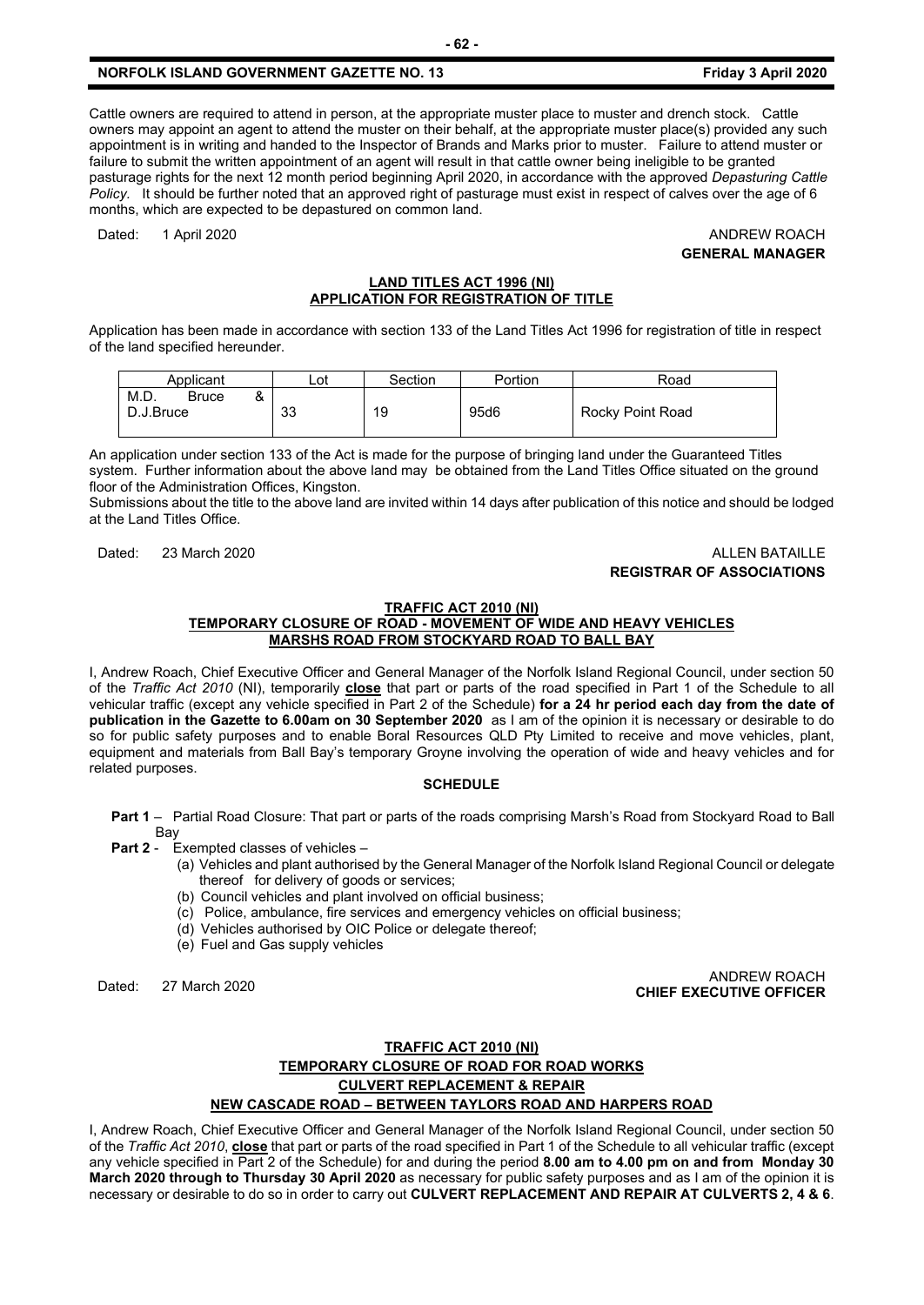#### **SCHEDULE**

**Part 1** – Partial Road Closure: That part of New Cascade Road, from Portion 26h to Portion 27b3 between Taylors Road and Harpers Road, for the purpose of culvert/pipe replacement and repair as shown on the attached plan and map. The start and end of the road works site to be as officially signposted by the Council or as directed by Council workers at the works site or as directed by police from time to time during the period which from time to time may be a closure of all of the road or a closure of only a part of the road or a closure of one or more carriageways of New Cascade Road as needed for the culvert works.

**Part 2** - Exempted classes of vehicles –

- (f) Vehicles and plant authorised by the Interim General Manager of the Norfolk Island Regional Council or delegate thereof for delivery of goods or services;
- (g) Council vehicles and plant involved on official business;
- (h) Police, ambulance, fire services and emergency vehicles on official business;
- (i) Vehicles authorised by OIC Police or delegate thereof.



Dated: 26 March 2020 **ANDREW ROACH** 2020 **CHIEF EXECUTIVE OFFICER**

#### **TRAFFIC ACT 2010 (NI) CLOSURE OF BOUNTY STREET ROAD AND BRIDGE**

I, Bruce Taylor, Acting Chief Executive Officer and Acting General Manager of the Norfolk Island Regional Council, under section 50 of the *Traffic Act 2010* (NI) **close** that part of the road specified in Part 1 of the Schedule to all vehicular traffic (except for classes of vehicles specified in Part 2 of the Schedule) **immediately** and for the period commencing from the date of gazettal of this notice **until further notice** as in my opinion it is necessary or desirable to do so for **urgent road works and repairs to the Bounty Street bridge** and for related purposes and for public safety purposes.

#### **SCHEDULE**

- **Part 1** Road closure: Partial road closure of the road on Bounty Street Bridge and three meters either side thereof.<br>**Part 2** Exempted classes of vehicles **Exempted classes of vehicles -**
	- (a) Vehicles authorised by the General Manager of the Norfolk Island Regional
	- Council or delegate thereof for delivery of goods or services;
	- (b) Council vehicles involved on official business;
	- (c) Police, ambulance, fire services and emergency vehicles on official business;
	- (d) Vehicles authorised by OIC Police or delegate thereof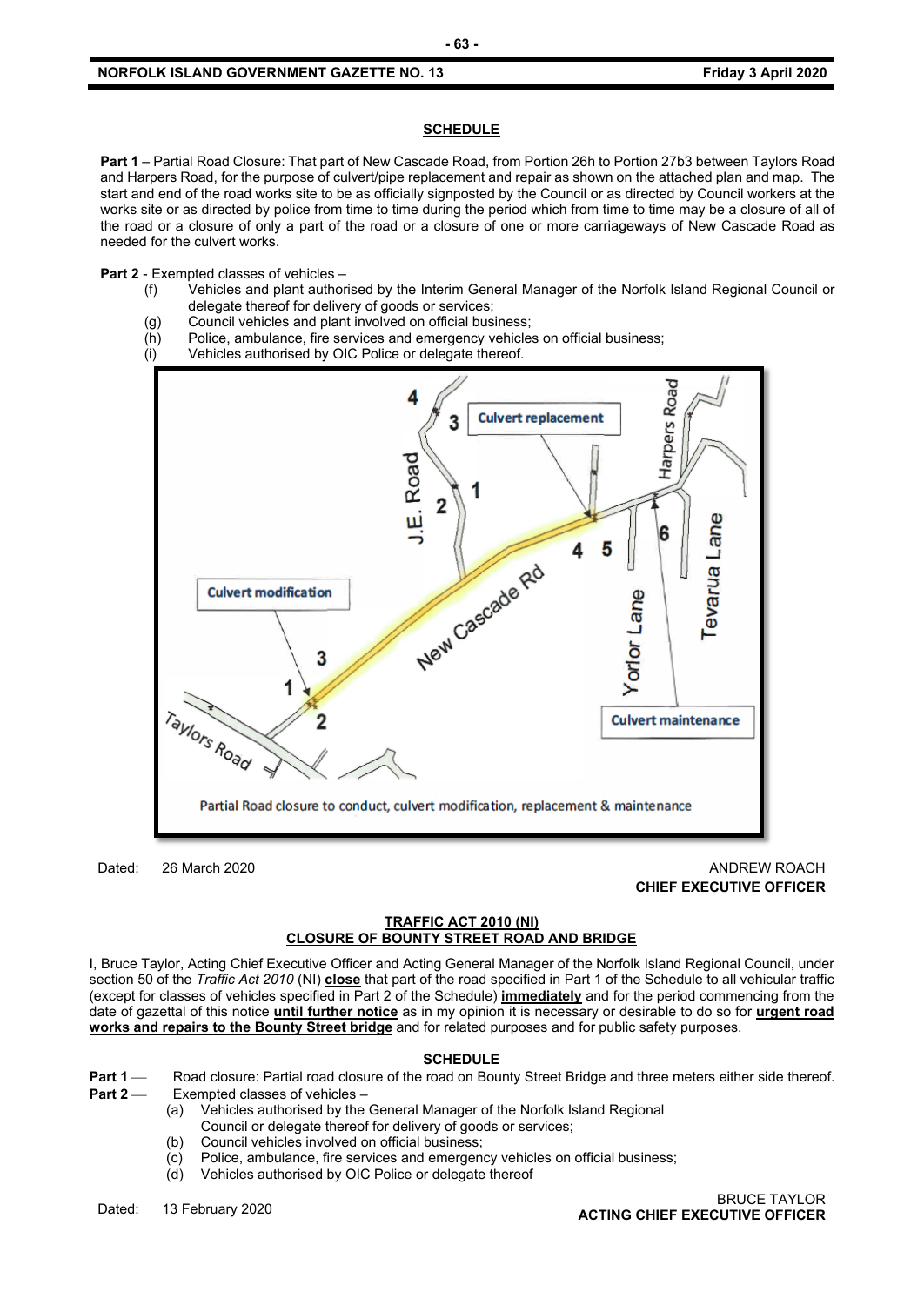#### **NORFOLK ISLAND GOVERNMENT GAZETTE NO. 13 Friday 3 April 2020**

#### **WEBSITE FOR NORFOLK TELECOM REQUEST FOR QUOTE 8/20**

The Norfolk Island Regional Council (NIRC) is seeking **Quotes** for the design, install, commission, and ongoing support of a commercially based website. Norfolk Telecom has an existing website (http://www.ni.net.nf). However, the functionality on this site is limited. Norfolk Telecom is therefore seeking the services of a web designer/developer to build a completely new website with the purpose of being the "store front" for Norfolk Telecom.

Information relating to quote guidelines and scope of work can be found on the Norfolk Island Regional Council website <http://www.norfolkisland.gov.nf/open-tenders-and-eoi>

All enquiries relating to the quote documentation should be directed to nominated contact person

Please note the following when responding;

| Quotes to be marked:    | Norfolk Island Website RFQ 8/20<br>Tuesday 14 April 2020 at 11:00am (UTC+12)<br>Quotes should be sent to Regional council @nirc.gov.nf |                     |  |  |  |
|-------------------------|----------------------------------------------------------------------------------------------------------------------------------------|---------------------|--|--|--|
| <b>Closing date:</b>    |                                                                                                                                        |                     |  |  |  |
| <b>Submissions:</b>     |                                                                                                                                        |                     |  |  |  |
| <b>Contact Person:</b>  | Alistair Innes-Walker                                                                                                                  |                     |  |  |  |
|                         | $E:$ Alistair.innes-walker@nirc.gov.nf                                                                                                 |                     |  |  |  |
|                         | $P: (+6723) 54002$                                                                                                                     |                     |  |  |  |
| Dated:<br>27 March 2020 |                                                                                                                                        | <b>BRUCE TAYLOR</b> |  |  |  |

**GROUP MANAGER SERVICES**

# **EXPRESSIONS OF INTEREST 10/20**

# **PROVISION OF ACCOMMODATION FOR PEOPLE REQUIRED TO SELF-ISOLATE**

Council is seeking Expressions of Interest from registered tourist accommodation houses to provide accommodation for individuals who are required to self-isolate.

Residents returning to Norfolk Island during the COVID-19 declared state of emergency are required to self-isolate for a period of 14 days. It is recognised that it is not always possible for individuals to effectively distance themselves from others in a shared accommodation situation. In this instance tourist accommodation houses can be used for the duration of the isolation period and when use of the accommodation is at the direction of the Incident Controller, payment can be made under the terms of this EOI.

Your expression of interest should include the following information:

- registered business name and ABN
- contact information including:
	- o Name of Accommodation
	- o Location of Accommodation
	- ⊙ Contact Person<br>⊙ Fmail address
	- Email address<br>○ Phone Numbe
	- **Phone Numbers**
	- current tourist accommodation registration certificate
- public liability insurance to \$20 million
- evidence of compliance with fire inspection requirements inspection in the last 12 months

Applications should address the following criteria:

- the number and type of accommodation that you provide e.g. number of bedrooms,
- the services available at your accommodation e.g. WIFI / Foxtel/ self-catering
- availability during the months of April, May and June 2020
- cost per day; cost per fortnight
- any declared conflicts of interest

Applications are to be submitted in writing by emailing [regionalcouncil@nirc.gov.nf](mailto:regionalcouncil@nirc.gov.nf) by 4:00pm (Norfolk Island time) on or before Friday 10 April 2020.Applications can also be mailed to: Emergency Management – Provision of Accommodation, PO Box 95 or, these can be hand delivered in a sealed envelope to Customer Care on New Cascade Road.

For more information, please contact Leanne Webb on telephone + 672 3 22001 ext. 120 or, by emailing [customercare@nirc.gov.nf.](mailto:customercare@nirc.gov.nf) Note, Council is not obliged to accept the least expensive submission, consideration will be given to the answers provided to all of the criteria listed above.

Dated: 3 April 2020 BRUCE TAYLOR